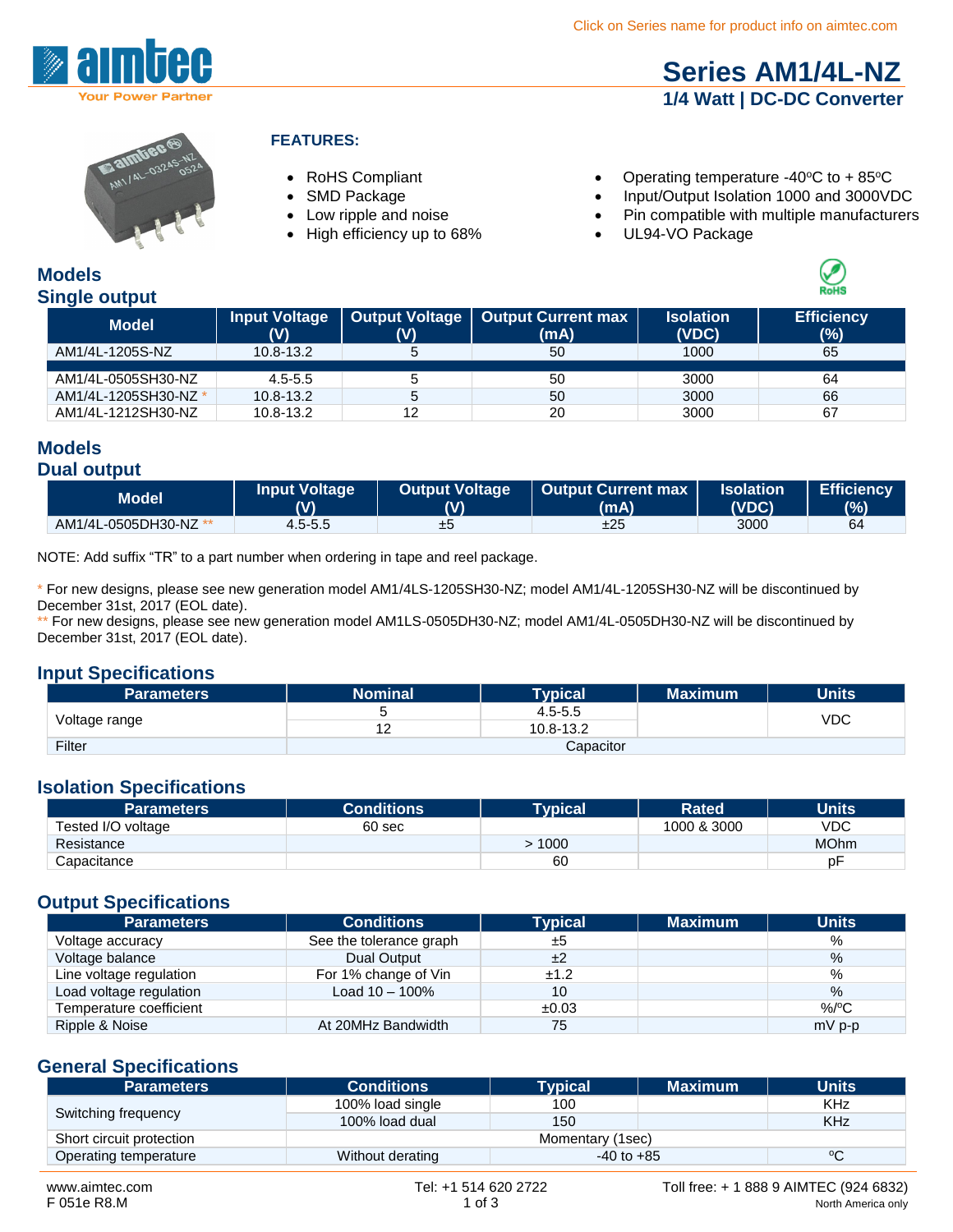

## **[Series AM1/4L-NZ](http://www.aimtec.com/am1l-nz)**

**1/4 Watt | DC-DC Converter**

| Storage temperature                | $-55$ to $+125$                                                   |     | °C                                                          |    |
|------------------------------------|-------------------------------------------------------------------|-----|-------------------------------------------------------------|----|
| Cooling                            | Free air convection                                               |     |                                                             |    |
| Humidity                           |                                                                   |     | 95                                                          | %  |
| Case material                      | Plastic UL94-VO                                                   |     |                                                             |    |
| Weight                             |                                                                   | 1.5 |                                                             | g  |
| Dimensions $(L \times W \times H)$ | Single 1000VDC                                                    |     | $0.50 \times 0.44 \times 0.26$ inch 12.70 x 11.20 x 6.70 mm |    |
|                                    | Single and Dual 3000 VDC                                          |     | 0.60 x 0.44 x 0.26 inch 15.24 x 11.20 x 6.70 mm             |    |
| <b>MTBF</b>                        | $>3500$ 000hrs (MIL-HDBK -217F, Ground Benign, t=+25 $\degree$ C) |     |                                                             |    |
| Max Case Temperature               |                                                                   |     | 95                                                          | °C |
|                                    |                                                                   |     |                                                             |    |

NOTE: All specifications in this datasheet are measured at an ambient temperature of 25°C, humidity<75%, nominal input voltage and at rated output load unless otherwise specified

# **Pin Out Specifications**<br> **Pin Out Specifications**<br> **Single 1000VDC**<br> **Pin Out Specifications**

| Pin            | <b>Single</b> |  |
|----------------|---------------|--|
| 1              | - V Input     |  |
| 2              | + V Input     |  |
| 3              | N.C.          |  |
| $\overline{4}$ | - V Output    |  |
| 5              | + V Output    |  |
| 6              | N.C.          |  |
| 7              | N.C.          |  |
| 8              | N.C.          |  |

# **Single 1000VDC Single and Dual 3000VDC**

| Pin            | <b>Single</b> | <b>Dual</b> |
|----------------|---------------|-------------|
|                | - V Input     | - V Input   |
| 2              | $+V$ Input    | $+V$ Input  |
| 3              | N.C.          | N.C.        |
| 5              | -V Output     | Common      |
| 6              | N.C.          | -V Output   |
| $\overline{7}$ | N.C.          | N.C.        |
| 8              | +V Output     | +V Output   |
| 10             | N.C.          | N.C.        |
| 11             | N.C.          | N.C.        |
| 12             | N.C.          | N.C.        |

### **Typical characteristics**